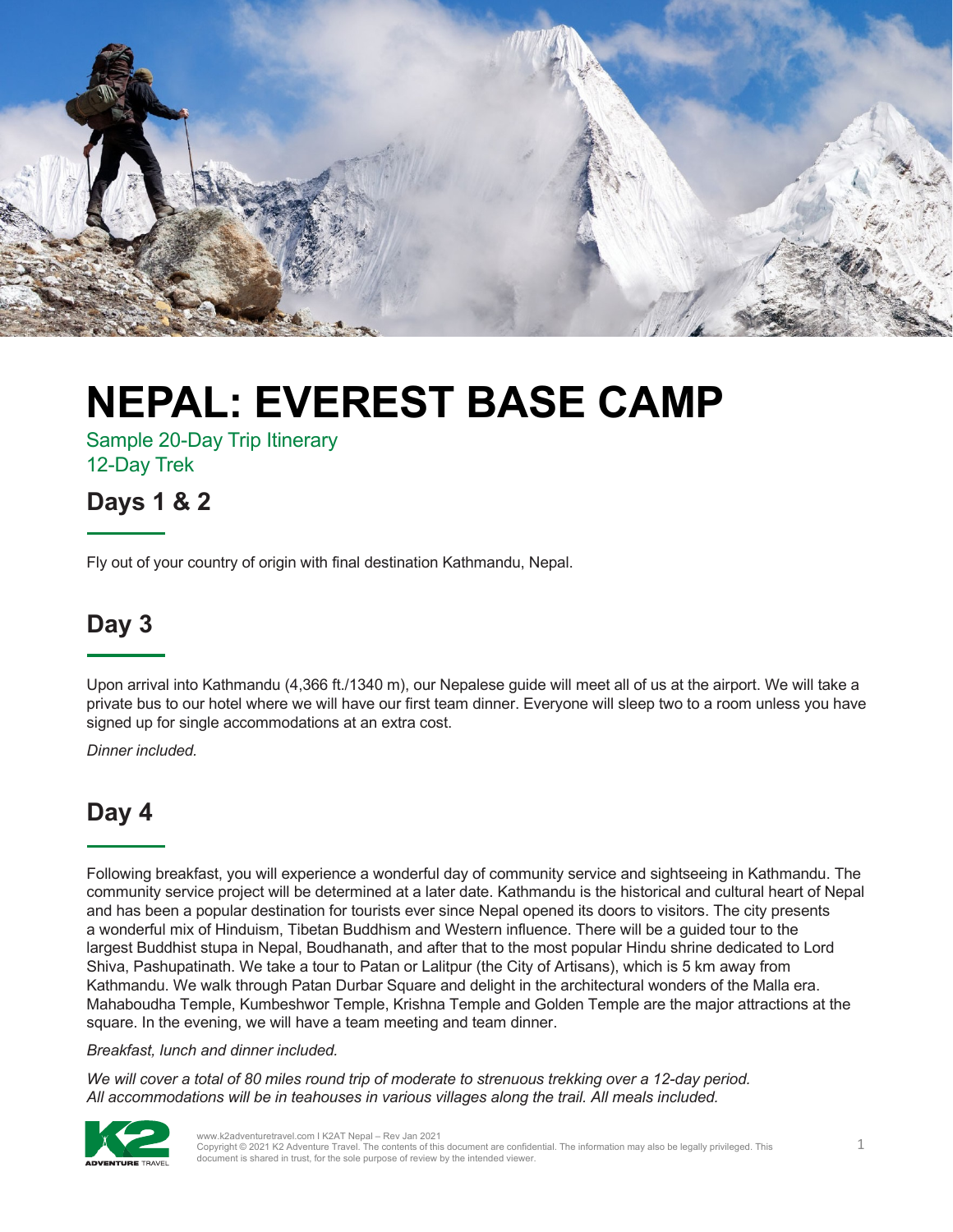Sample 20-Day Trip Itinerary

### **Day 5**

After breakfast, we will pack the bus and head to the airport for our flight to Lukla, followed by our trek to Monjo (9,186 ft/2800 m). The flight, and a landing on a steep mountain runway, bring us to the start of our trek at the village of Lukla. After meeting the crew, we head up the Dudh Koshi Valley on a well-marked trail to a lodge in Monjo where we will have dinner and stay the night. Approximately 5-6 hours of trekking.

### **Day 6**

We will awaken to coffee and tea followed by a complete breakfast. After breakfast, we will begin our trek to Namche (11,318 ft/3450 m). From Monjo, we cross and re-cross the river on high suspension bridges. Beyond Monjo is the entrance to the Sagarmatha National Park that was setup to protect and preserve the fragile mountain environment. Then, we take a steep hike to Namche. If the weather is clear, we get the first glimpse of Mt. Everest. Namche is the main trading village in the Khumbu and has a busy Saturday market - a meeting place for the Hindu traders from the lowlands and the Tibetan yak caravans that have crossed the glaciated Nangpa La. Following lunch on the trail, we will continue to Namche where we will have dinner and stay overnight at our lodge. Approximately 5-6 hours of strenuous trekking.

### **Day 7**

We will awaken to coffee and tea followed by a complete breakfast. After breakfast, there may be an opportunity to perform a second day of community service and enjoy a complete day of rest for acclimatization. This is a good opportunity to take a shower and explore the area. Namche is tucked away between two ridges amidst the giant peaks of the Khumbu.

### **Day 8**

We will awaken to coffee and tea followed by a complete breakfast. After breakfast, we will begin our trek to Tengboche (12,687 ft/3867 m). From Namche, the trail contours on to the side of the valley, high above the Dudh Kosi. We get our first really good views of the great peaks of the Khumbu including Mt. Everest, Lhotse, Nuptse and Ama Dablam. Passing by several villages and numerous tea shops, we descend steeply to a bridge over the river at Phunki Tenga. The village is an ideal stopover for lunch. Here we can rest before making the steep climb to Tengboche. Although the hike up the zigzag path is tiring, it presents us with many spectacular sights of rhododendron bushes, beautiful birds and superb mountain scenery. Tengboche is famous for its legendary monastery, the largest in the Khumbu. A spectacular panorama of Everest, Lhotse and Ama Dablam rising on the horizon can be seen from our lodge, where we will have dinner and stay overnight. Approximately 5-6 hours of trekking.

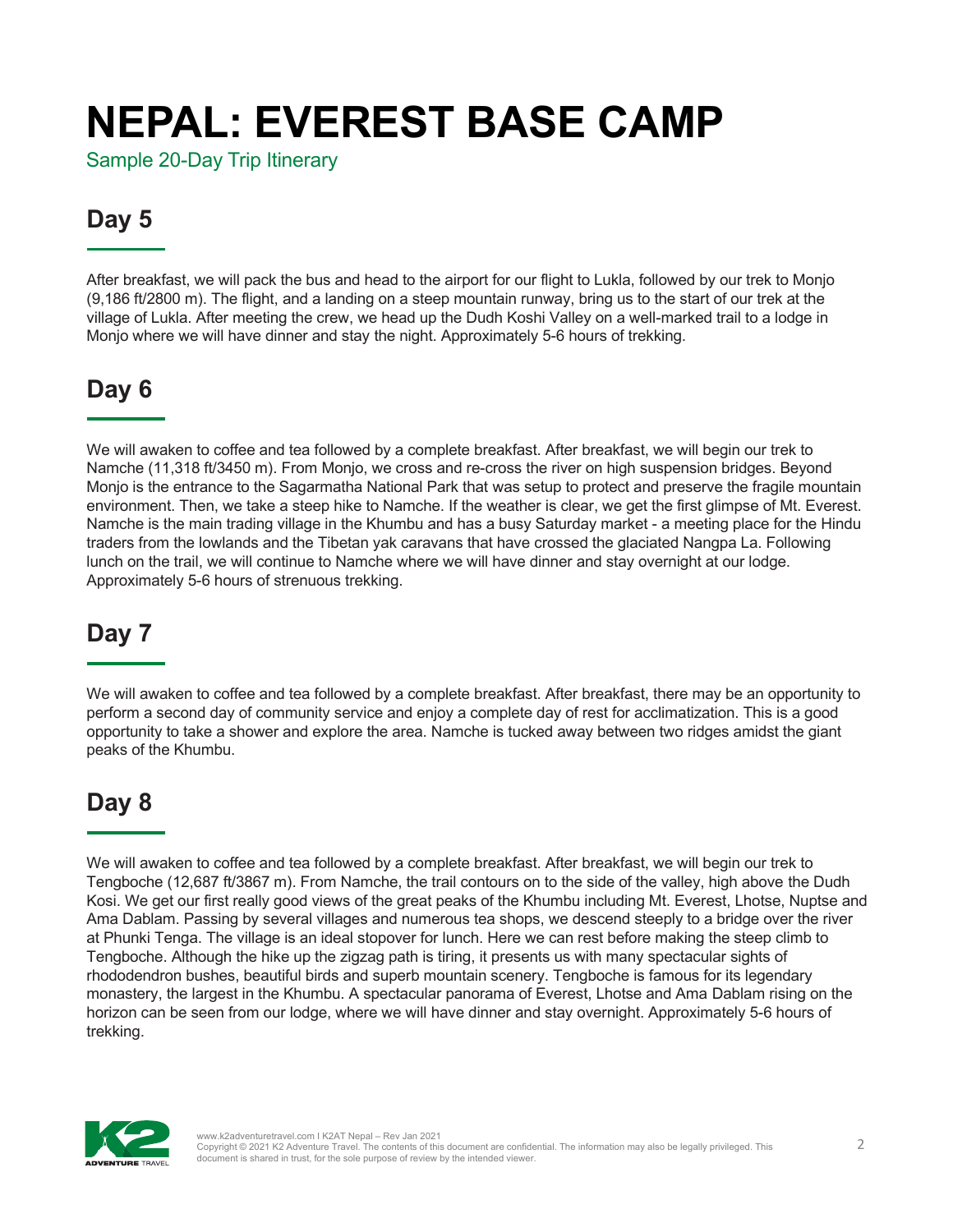Sample 20-Day Trip Itinerary

### **Day 9**

We will awaken to coffee and tea followed by a complete breakfast. After breakfast, we will begin our trek to Dingboche (13,950 ft/4252 m). The path goes along a wide rocky yak trail to the tiny villages of Somare and Pheriche (the HRA health post is there) and finally arriving in Dingboche. The lower half of Dingboche is a line of trekking lodges, while the upper half is still local Sherpa dwellings, fields, rock walls and yak enclosures reminiscent of what all Sherpa villages were like years ago. Above us, an old Buddhist hermitage called Nangar Dzong, the summer meditation place of Lama Sangwa Dorje, sits nestled in the hillside. Below the high peak of Dolma Ri, we will have dinner and stay overnight at our lodge. Approximately 5-6 hours of trekking.

### **Day 10**

We will awaken to coffee and tea followed by a complete breakfast. After breakfast, we will enjoy a complete day of rest in Dingboche. We will wander up the valley to look at a lake, the Tshola Tsho and the perpendicular walls of Cholatse and Tawache. We can climb up onto the ridge over-looking Dingboche for a view of the Imja Valley and the incredible south face of Mt. Lhotse. We will end the day with a team meeting and team dinner.

### **Day 11**

We will awaken to coffee and tea followed by a complete breakfast. After breakfast, we will begin our trek to Lobuche (16,174 ft/4930 m). We continue up the wide valley beneath the impressive peaks of Cholatse and Tawache and take a steep climb towards the foot of the Khumbu Glacier. The trail zigzags up through the boulders of the glacier's terminal moraine and at the top of this climb there are many stone cairns, built as memorials to the many Sherpas who have died while climbing Mt. Everest. The path then climbs gently along the glacier, eventually reaching a cluster of houses at Lobuche where we will have dinner and stay overnight at our lodge. Approximately 4-5 hours of trekking.

### **Day 12**

We will awaken to coffee and tea followed by a complete breakfast. After breakfast, we will begin our trek to Gorak Shep (17,007 ft/5184 m) by following the Khumbu Glacier. The trail offers superb views of the surrounding mountains. Following lunch at Gorak Shep, we make our way to the top of one of the finest viewpoints in the Everest region, Kala Pattar (18,221 ft/5554 m). As the light begins to fade, we stroll back to our camp at Gorak Shep where we will have dinner and stay overnight in preparation for our trek to Everest Base Camp the following day. Approximately 5-6 hours of trekking.

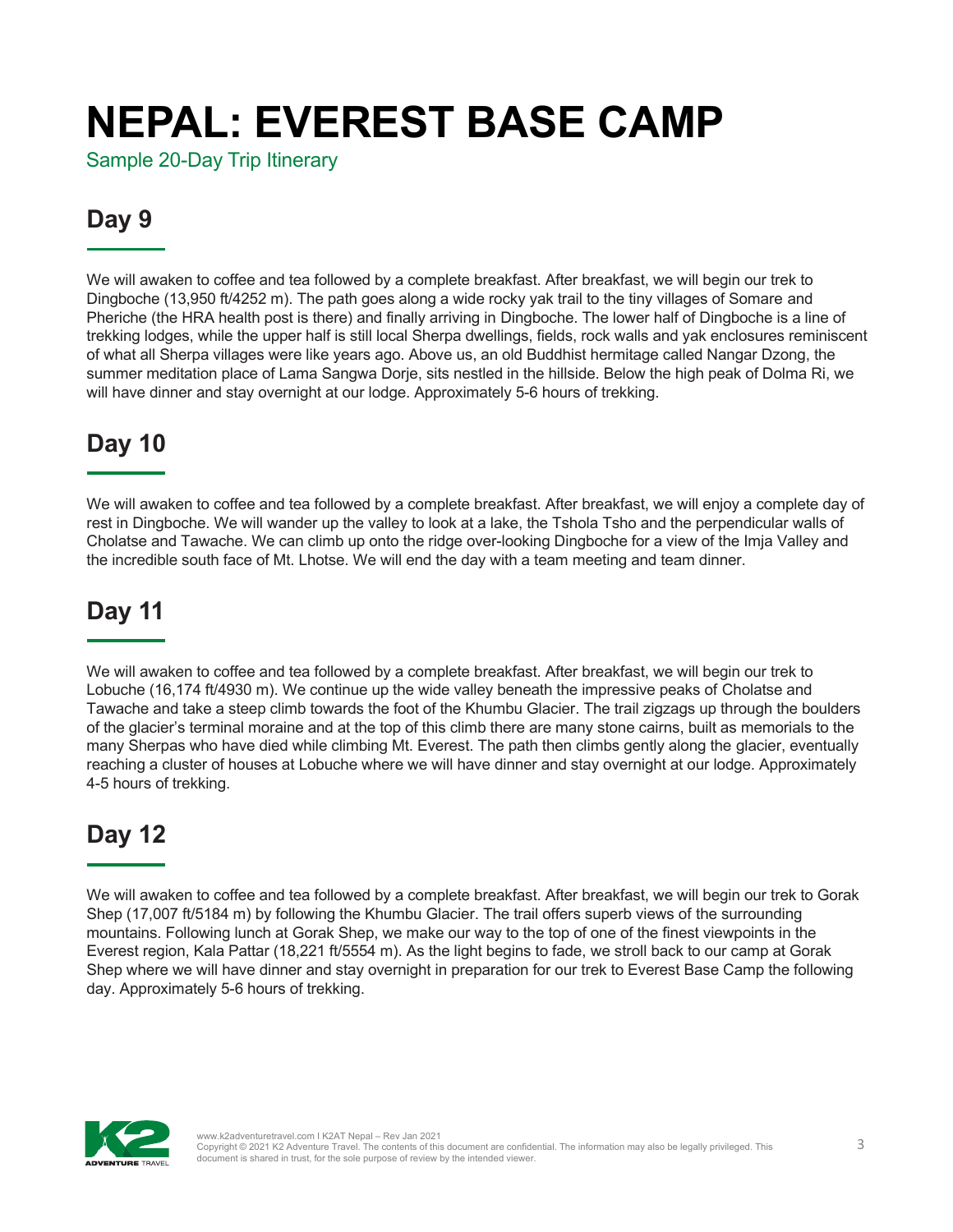Sample 20-Day Trip Itinerary

### **Day 13**

We will awaken to coffee and tea followed by a complete breakfast. After breakfast, we will begin our trek to Mt. Everest Base Camp (17,575 ft/5357 m) early in the morning. It takes several hours as the trail weaves its way through the ice pinnacles and past the crevasses of the Khumbu Glacier. On the return leg, we can take a higher route to get a spectacular view of the Khumbu Icefall and the route to the South Col. We return to Gorak Shep where we will have dinner and stay overnight at the same lodge. Approximately 7-8 hours of trekking.

### **Day 14**

We will awaken to coffee and tea followed by a complete breakfast. After breakfast, we will begin our trek to Pangboche (13,074 ft/3985 m). Today's trek is mostly downhill. As we retrace our steps and descend to Pheriche, we arrive at The Himalayan Rescue Association, a trekker's aid post and well worth a visit. After lunch, we cross the Khumbu Khola on a wooden suspension bridge and follow the Imja Khola to the village of Pangboche, where we will have dinner and stay overnight in a lodge. Approximately 5-6 hours of trekking.

### **Day 15**

We will awaken to coffee and tea followed by a complete breakfast. After breakfast, we will begin our trek to Namche (11,318 ft/3450 m). We continue to follow the river and, after crossing it, climb back up through birch and rhododendron forest to Tengboche. Kwangde, Tawache, Everest, Nuptse, Lhotse, Ama Dablam, Kantega and Thamserku are just a few of the Himalayan giants to be seen. From Tengboche, we descend to the bridge over the Dudh Kosi. At Phunki Tenga, we get to see the water driven prayer wheels before making our way back to Namche where will have dinner and stay overnight in a lodge. Approximately 5-6 hours of trekking.

### **Day 16**

We will awaken to coffee and tea followed by a complete breakfast. After breakfast, we will begin our trek to Lukla (9,186 ft/2800 m). Our final day's trekking follows the Dudh Kosi down to Lukla. This last evening calls for a celebration. We will have a party with our Sherpa guides and porters. We will sample some chang (local beer) and try out some Sherpa dance steps. We will have dinner at our lodge and pack our bags for the early flight back to Kathmandu the next morning. Approximately 5-6 hours of trekking.

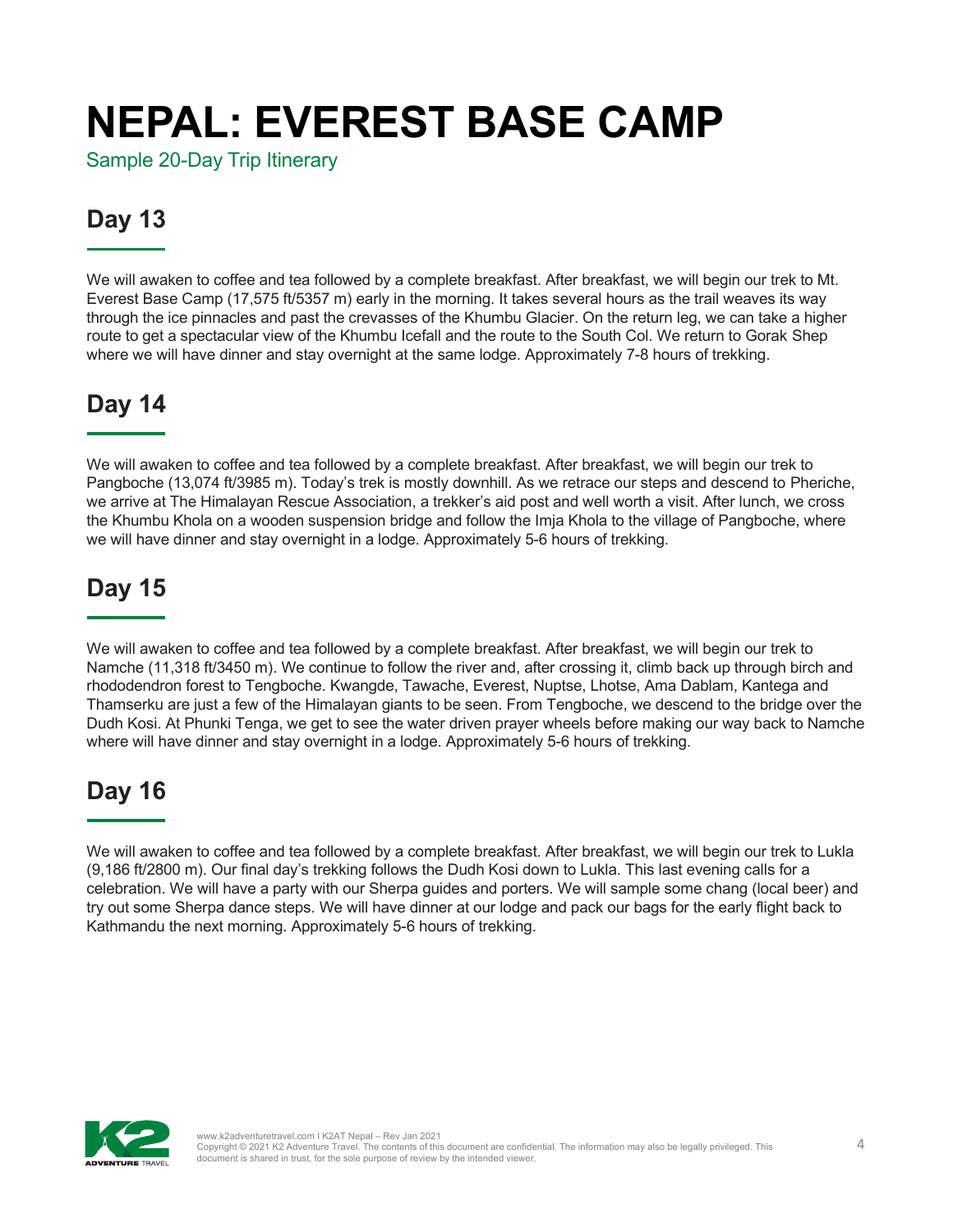Sample 20-Day Trip Itinerary

### **Day 17**

We will awaken to coffee and tea followed by a complete breakfast. After breakfast and weather permitting, we will take our bags to the Lukla airport and fly to Kathmandu. Once we arrive in Kathmandu, the rest of your day is free. You could do last minute shopping in the Thamel neighborhood, a popular attraction for tourists from around the globe. We will have one last team dinner at the hotel in Kathmandu.

**Note:** The Lukla airport departure to Kathmandu is weather dependent. We may be required to stay an additional night in Lukla if we are unable to depart safely.

### **Day 18**

Today is a complete day of rest in Kathmandu, or we will fly from Lukla to Kathmandu today if our flight on Day 17 was delayed.

### **Day 19**

Our Nepalese support team will take us to the airport in Kathmandu for an afternoon departure back to your country of origin.

### **Day 20**

Arrive home.